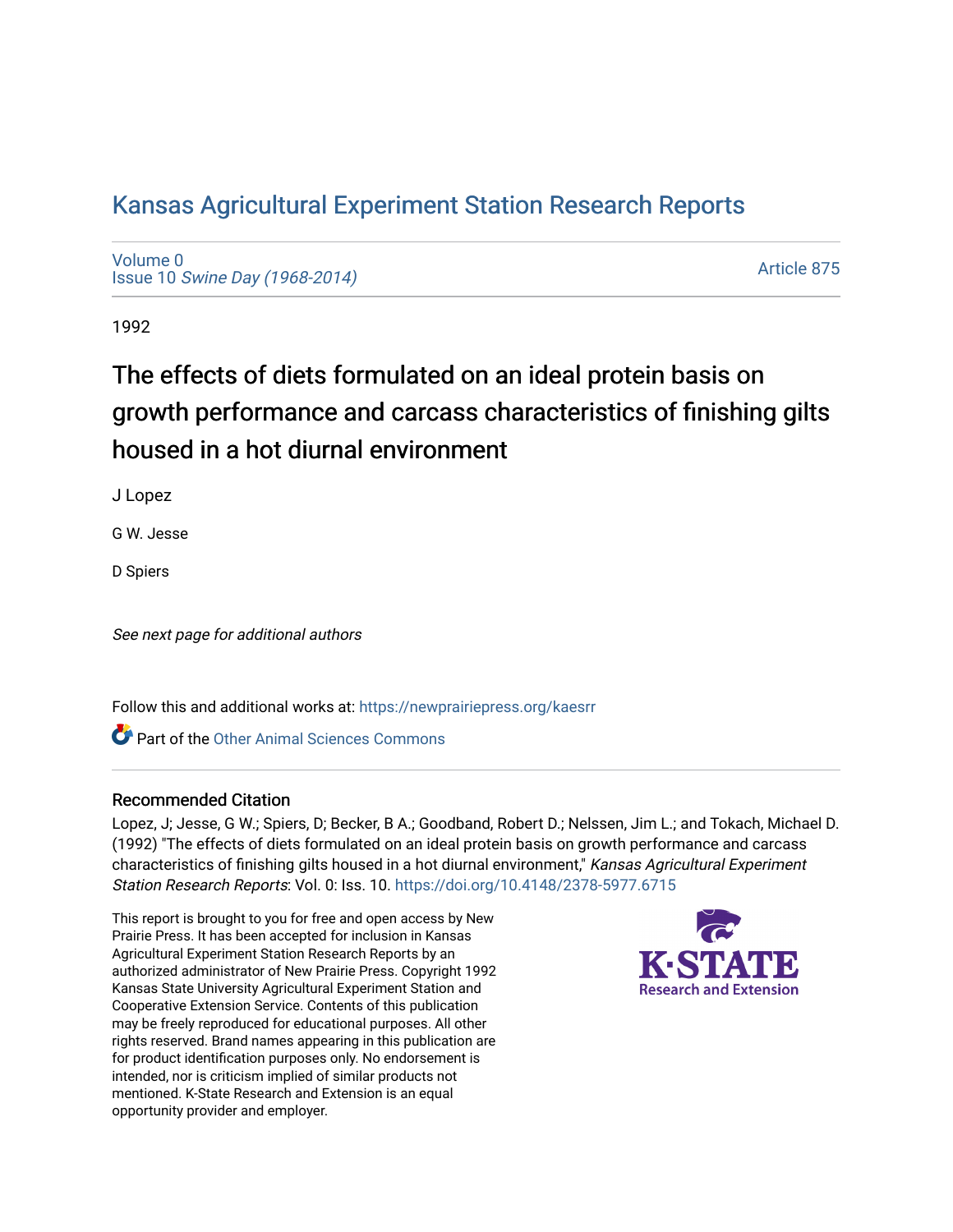# The effects of diets formulated on an ideal protein basis on growth performance and carcass characteristics of finishing gilts housed in a hot diurnal environment

# **Abstract**

Forty-eight finishing gilts (initial weight = 155  $\hat{A}$   $\pm$  2 lb) were randomly assigned to one of eight experimental treatments in a 2 x 2 x 2 factorial arrangement with main effects including dietary lysine (.60 vs 1.00%), source of amino acid fortification (intact protein vs synthetic amino acids formulated on an ideal protein basis) and environmental temperature (thermoneutral (TN): 68°F vs hot, diurnal (HS): 82 to 95 ŰF). The ideal protein diets were formulated by using corn and soybean meal to meet the 5th limiting amino acid with additions of synthetic lysine, threonine, tryptophan, methionine, or isoleucine to meet the pigs estimated requirement. The ratios of other total amino acids relative to lysine were: threonine 66%, tryptophan 17%, methionine and cystine 56%, and isoleucine 63%. Average daily gain (ADG), average daily feed intake (ADFn, and feed efficiency (FIG) were similar for gilts fed the intact and ideal proteins diets. Increasing dietary lysine improved d 0-14 ADG and resulted in a numerical improvement for the overall study. Gilts in the HS environment ate less feed and had lower ADG than gilts at TN. A temperature X lysine interaction was observed for FIG. Increasing dietary lysine had no effect on FIG of gilts in the TN environment, but improved FIG of gilts in the HS environment. Carcass protein and lipid contents were improved for gilts in the HS environment and by increased dietary lysine. Accretion rates for protein and lipid, backfat thickness, and longissimus muscle area were improved in gilts fed 1.00% lysine. The source of amino acid fortification did not influence carcass characteristics. In conclusion, increased dietary lysine improved FIG and carcass leanness in gilts to a greater extent in HS than TN environments. However, no improvements were observed in growth performance or carcass traits from feeding ideal protein diets.; Swine Day, Manhattan, KS, November 19, 1992

## Keywords

Swine day, 1992; Kansas Agricultural Experiment Station contribution; no. 93-142-S; Report of progress (Kansas State University. Agricultural Experiment Station and Cooperative Extension Service); 667; Swine; Pigs; Lysine; Growth; Heat stress

### Creative Commons License



This work is licensed under a [Creative Commons Attribution 4.0 License](https://creativecommons.org/licenses/by/4.0/).

### Authors

J Lopez, G W. Jesse, D Spiers, B A. Becker, Robert D. Goodband, Jim L. Nelssen, and Michael D. Tokach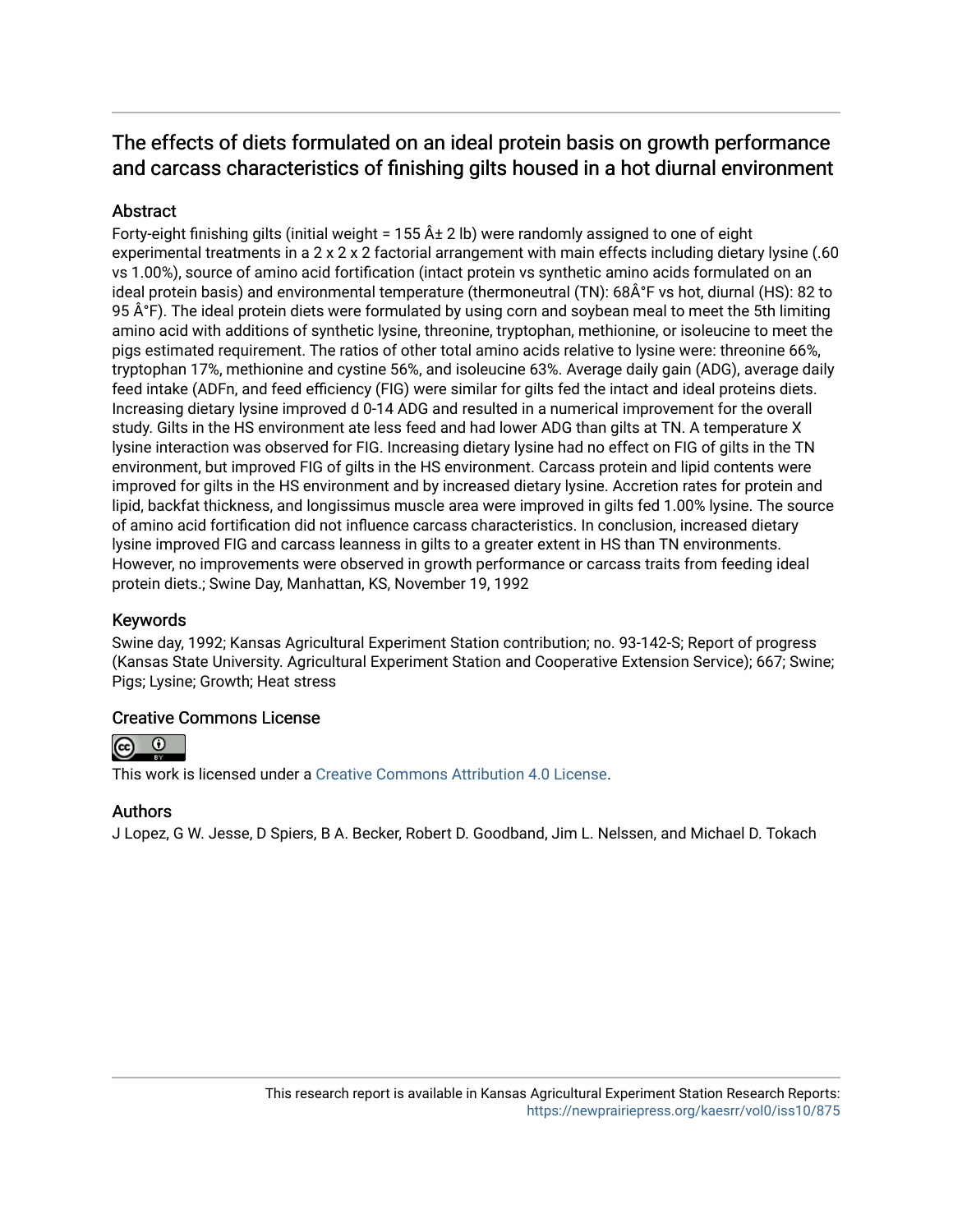

J. Lopez<sup>2</sup>, R. D. Goodband, G. W. Jesse<sup>2</sup>, J. L. Nelssen, M. D. Tokach, D. Spiers<sup>2</sup>, and  $B. A.$  Becker<sup>3</sup>

#### **Summary**

Forty-eight finishing gilts (initial weight  $= 155 \pm 2$  lb) were randomly assigned to one of eight experimental treatments in a 2  $\times$  $2 \times 2$  factorial arrangement with main effects including dietary lysine  $(.60 \text{ vs } 1.00\%)$ , source of amino acid fortification (intact protein vs synthetic amino acids formulated on an ideal protein basis) and environmental temperature (thermoneutral (TN): 68°F vs hot, diurnal (HS): 82 to 95°F). The ideal protein diets were formulated by using corn and soybean meal to meet the 5th limiting amino acid with additions of synthetic lysine, threonine, tryptophan, methionine, or isoleucine to meet the pigs estimated requirement. The ratios of other total amino acids relative to lysine were: threonine 66%, tryptophan 17%, methionine and cystine 56%, and isoleucine 63%. Average daily gain (ADG), average daily feed intake (ADFI), and feed efficiency  $(F/G)$  were similar for gilts fed the intact and ideal proteins diets. Increasing dietary lysine improved d 0-14 ADG and resulted in a numerical improvement for the overall study. Gilts in the HS environment ate less feed and had lower ADG than gilts at TN. A temperature  $\times$  lysine interaction was observed for F/G. Increasing dietary lysine had no effect on F/G of gilts in the TN environment, but improved F/G of gilts in the HS environment. Carcass protein and lipid contents were improved for gilts in the HS environment and by increased dietary lysine. Accretion rates for protein and lipid, backfat thickness, and longissimus muscle area were improved in gilts fed 1.00% lysine. The source of amino acid fortification did not influence carcass characteristics. In conclusion, increased dietary lysine improved F/G and carcass leanness in gilts to a greater extent in HS than TN environments. However, no improvements were observed in growth performance or carcass traits from feeding ideal protein diets.

(Key Words: Pigs, Lysine, Growth, Heat Stress.)

#### **Introduction**

When diets are formulated on an ideal protein basis, amino acids are provided in the exact proportions necessary for maintenance and protein accretion in a pattern in which every amino acid is equally limiting. Because all essential amino acids are equally limiting, this should reduce the amount of excess amino acids that must be metabolized. Theoretically, this would allow energy used in the breakdown and catabolism of excess amino acids to be used for growth, thus improving pig performance. Therefore, the objective of this experiment was to determine the effects of diets fortified with synthetic

<sup>&</sup>lt;sup>1</sup>This experiment was a cooperative research project between the University of Missouri and Kansas State University. The authors wish to thank Murphy Farms, Inc., Rose Hill, NC and Pig Improvement Co., Franklin, KY for providing the pigs used in this experiment and Nutri-Quest Inc., Chesterfield, MO for donating synthetic amino acids.

<sup>&</sup>lt;sup>2</sup>Dept. of Anim. Sci., Univ. of Missouri, Columbia 65211.

<sup>&</sup>lt;sup>3</sup>USDA-ARS, Animal Physiol. Unit, Columbia, MO.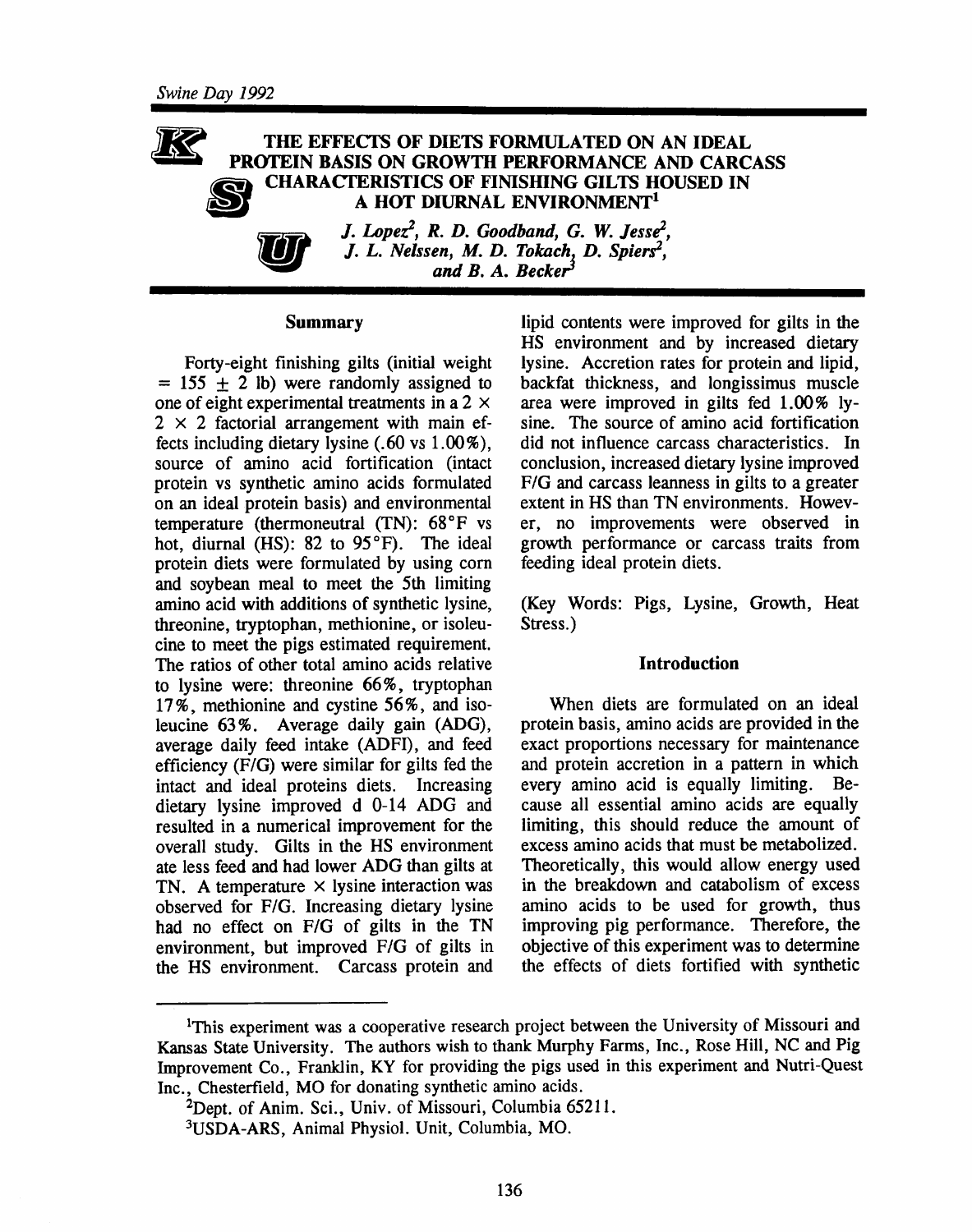amino acids to produce an "ideal" amino acid pattern (NRC, 1988) in two types of environments (thermoneutral and heat stress) on performance of finishing gilts.

#### **Experimental Procedure**

A total of 56 crossbred gilts (Line 26, Pig Improvement Company, Franklin, KY) with initial BW of 155  $\pm$  2 lb was used in the experiment. Eight gilts were slaughtered at the start of the study for determining initial carcass composition. Forty-eight gilts were blocked by weight and randomly assigned to one of eight experimental treatments in a 2  $\times$  $2 \times 2$  factorial arrangement with six replicate pens per treatment. The independent variables were temperature (thermonuetral:  $68^{\circ}$ F vs hot, diurnal: 82 to 95 $^{\circ}$ F), dietary lysine  $(.60 \text{ vs } 1.00\%)$ , and source of amino acid fortification (intact protein vs synthetic amino acids formulated on an ideal protein basis). The ideal protein diets (Table 1) were formulated by using corn and soybean meal to meet the 5th limiting amino acid. The synthetic amino acids added to achieve the desired dietary level were L-lysine•HCl, L-threonine, L-tryptophan, L-isoleucine, and In the .60 and  $1.00\%$ D-L methionine. lysine ideal protein diets, the order of limiting amino acids changed as the level of lysine increased; thus, the fifth limiting amino acids were calculated to be methionine and isoleucine, respectively. The ideal amino acid ratio used to formulate the diets was suggested for 110 to 240 lb pigs by NRC (1988) and used total amino acid values. The ratios of other amino acids relative to lysine were: threonine 66%, tryptophan 17%, methionine and cystine 56%, and isoleucine  $63\%$ . All diets were processed through a pellet mill equipped with a 4/16 in. die.

The facilities for this experiment consisted of four environmental chambers in the Samuel Brody Climatology Laboratory in the Animal Sciences Research Center at the University of Missouri. The two thermoneutral (TN) chambers were maintained at 68°F with an average relative humidity of 50%. The other two chambers used for the heat stress treatment (HS) cycled from a low of  $82^{\circ}$ F between 12:00 am to 10:00 am to a high of  $95^{\circ}$ F between 11:00 am to 7:00 pm (an increase of 2°F/h). The relative humidity in these chambers fluctuated between 50 and 75%, inversely related to temperature. Each environmental chamber contained 12, 4 ft  $\times$  4 ft pens in order to individually house pigs. Each chamber room contained three pens per dietary treatment.

Gilts were electrically stunned and exsanguinated when live weight reached approximately 225 lb. The carcass was weighed and standard carcass measurements were recorded. In addition, the longissimus muscle area was evaluated for color, firmness, and mar-The left side of the carcass was bling. passed twice through a grinder equipped with a 1/4 in. die, and samples were analyzed for DM, CP, lipid, and ash content. Protein, lipid, moisture, and ash accretion rates were determined by differences between the average of the initial eight gilts and final individual carcass composition.

#### **Results and Discussion**

Growth Performance. No temperature  $\times$  lysine  $\times$  amino acid source interactions were observed  $(P > .05)$  for average daily gains (ADG), average daily feed intake (ADFI), and feed efficiency (F/G). A temperature  $\times$  amino acid source interaction  $(P<.10)$  was found for ADG during d 0-14. Gilts in the TN environment consuming the ideal and intact protein diets had ADGs of 2.25 and 2.03 lb; however, gilts in the HS environment had ADGs of 1.5 and 1.68 lb. respectively. Also, a tendency for a temperature  $\times$  dietary lysine interaction was observed  $(P = .07)$  for ADG d 0-28 (Table 2). Average daily gain increased for gilts in the HS environment as dietary lysine increased from .60 to  $1.00\%$  (1.39 and 1.68 lb, respectively), whereas gilts at TN were not affected  $(2.09$  and  $2.05$  lb, respectively). During d 0-14, ADG for gilts fed the 1.00% lysine diet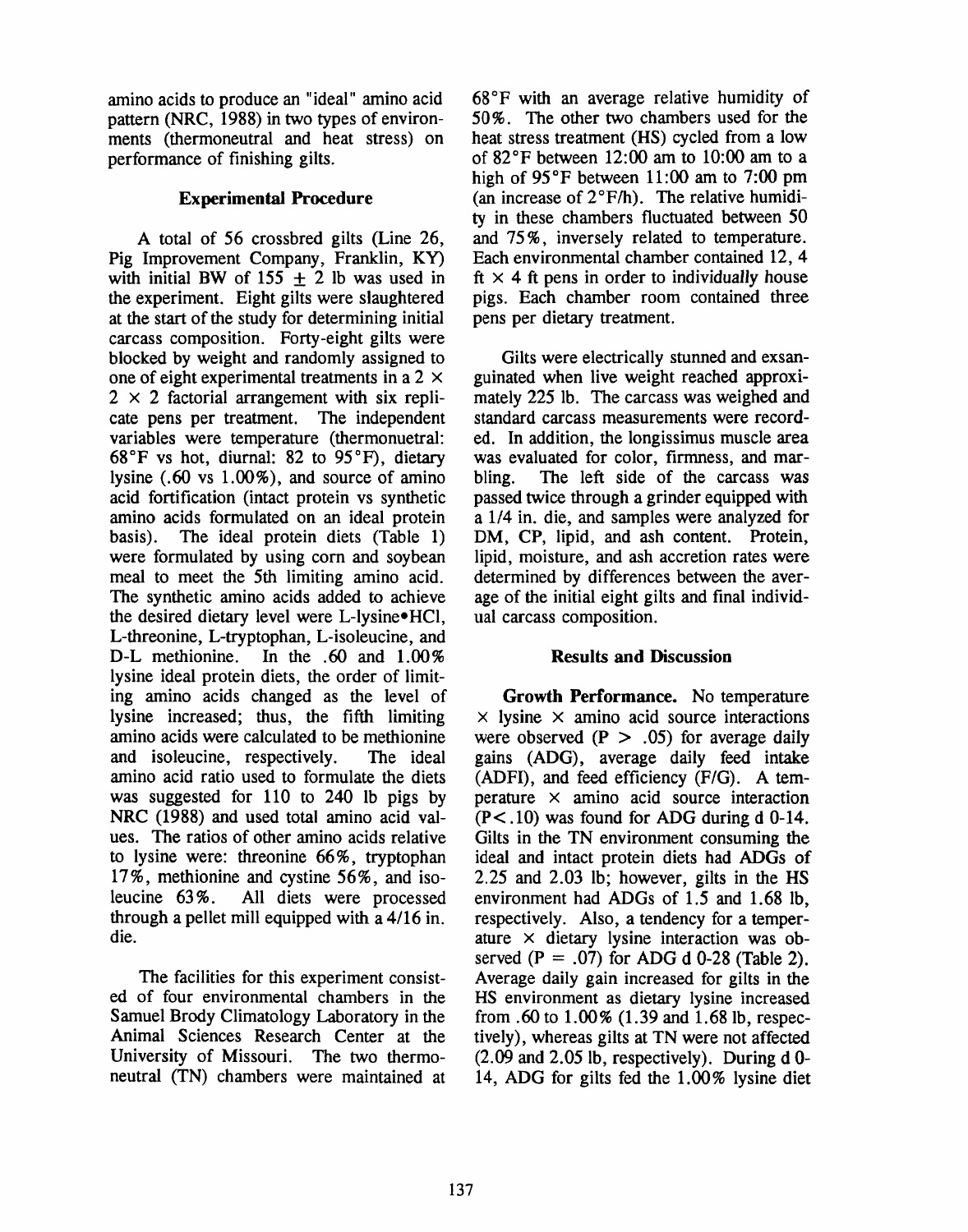was higher  $(P = .01)$  compared to gilts fed the  $.60\%$  lysine diet  $(2.03 \text{ and } 1.65 \text{ lb})$ regardless of environmental temperature. Average daily gain was similar for gilts fed either .60 or 1.00% lysine during d 0-28 and the overall test period,  $(P = .23$  and .38, respectively). Gain for gilts consuming the intact and ideal protein diets were 1.76 and 1.83 lb, respectively  $(P = .68)$ . Overall, gilts in the HS environment grew slower than gilts at TN  $(P = .01; 1.50$  and 2.07 lb)

A temperature  $\times$  amino acid source interaction ( $P = .01$ ) was observed for ADFI d 0-14. Average daily feed intakes for gilts fed ideal protein in the HS environment were lower than those of gilts fed intact protein diets  $(5.66$  and  $4.67$  lb), whereas at TN, the opposite occurred (6.17 and 7.19 lb). Overall, feed intakes for gilts fed the intact and ideal protein diets were 5.66 and 5.77 lb (P)  $= .64$ ). As expected, gilts in the HS environment consumed less feed than gilts at TN  $(P = .01; 4.96$  and 6.48 lb).

Over the entire study, a temperature  $\times$ dietary lysine interaction  $(P = .01)$  for feed efficiency was observed (Table 2). Feed efficiency was improved when dietary lysine increased from .6 to 1.00% in the HS environment; however, no differences were noted for gilts in the TN environment. Feed efficiencies for gilts fed the intact and ideal protein diets were 3.22 and 3.13, respectively. Gilts in the HS environment tended ( $P =$ .16) to have poorer feed efficacy than gilts at TN. Because pigs were removed at a constant final weight, the number of days on trial varied from 28 to 49. Pigs in the HS environment required 9.9 additional days (P  $= .01$ ) to reach 225 lb (Table 2).

**Carcass Composition and Tissue Accre**tion Rates. A tendency  $(P = .07)$  for a temperature  $\times$  dietary lysine  $\times$  amino acid source interaction was observed for carcass protein composition (Table 3). Carcasses from gilts in the HS environment consuming the 1.00% lysine protein diets had the highest percentage of carcass protein. A tendency (P

 $= .07$ ) for a lysine  $\times$  amino acid source interaction also was observed for carcass protein composition. The amount of carcass protein with the .60% lysine ideal protein diets was reduced when compared to carcasses from gilts fed the .60% lysine intact protein diets  $(15.89 \text{ and } 16.05\%)$ ; however, carcass protein was found to higher in the gilts fed the 1.00% lysine ideal protein diets vs the 1.00% lysine intact protein diets  $(16.94 \text{ vs } 16.50\%)$ . An inverse relationship for carcass fatness resulted in a dietary lysine  $\times$  amino acid source interaction (P = .05). Percentages carcass lipid for the .60% lysine intact and ideal protein diets and the  $1.00\%$ lysine intact and ideal protein diets were 28.49, 29.83, 27.05, and 25.74, respectively.

Carcass of gilts fed 1.00 vs .60% dietary lysine contained ( $P = .01$ ) higher amounts of moisture (54.13 and 51.89%), protein (16.72) and  $15.97\%$ ) and less lipid  $(26.39$  and 29.17%). Also, carcasses from gilts in the HS environment contained higher amounts of moisture  $(54.19 \text{ and } 51.83\%)$ , protein  $(16.70$ and  $15.99\%$ ), and less lipid  $(26.29$  and 29.27%). As a result of the reduced growth rate for the gilts raised in the HS environment, accretion rates for moisture (132.52) and 166.52  $g/d$ ), protein (45.24 and 57.50  $g/d$ ) and lipid (110.77 and 201.72  $g/d$ ) were reduced (Table 3). Gilts fed 1.00% lysine vs .60% dietary lysine also had increased protein accretion (P = .15; 54.97 vs 47.76 g/d) and decreased lipid accretion ( $P = .08$ ) 139.30 vs  $173.11$  g/d).

**Carcass Characteristics.** An interaction for dietary lysine  $\times$  amino acid source occurred for average backfat thickness ( $P =$ .07). Gilts fed the ideal and intact protein diets with .60% dietary lysine had average backfat thicknesses of 1.20 and 1.10 in., respectively (Table 4), whereas diets with 1.00% dietary lysine resulted in less average backfat for the ideal vs the intact protein diets  $(1.06 \text{ vs } 1.10 \text{ in.}, \text{ respectively})$ . Gilts fed 1.00% dietary lysine had less ( $P = .01$ ) leaf fat, backfat thickness, and tenth rib fat thickness; larger longissimus muscle area;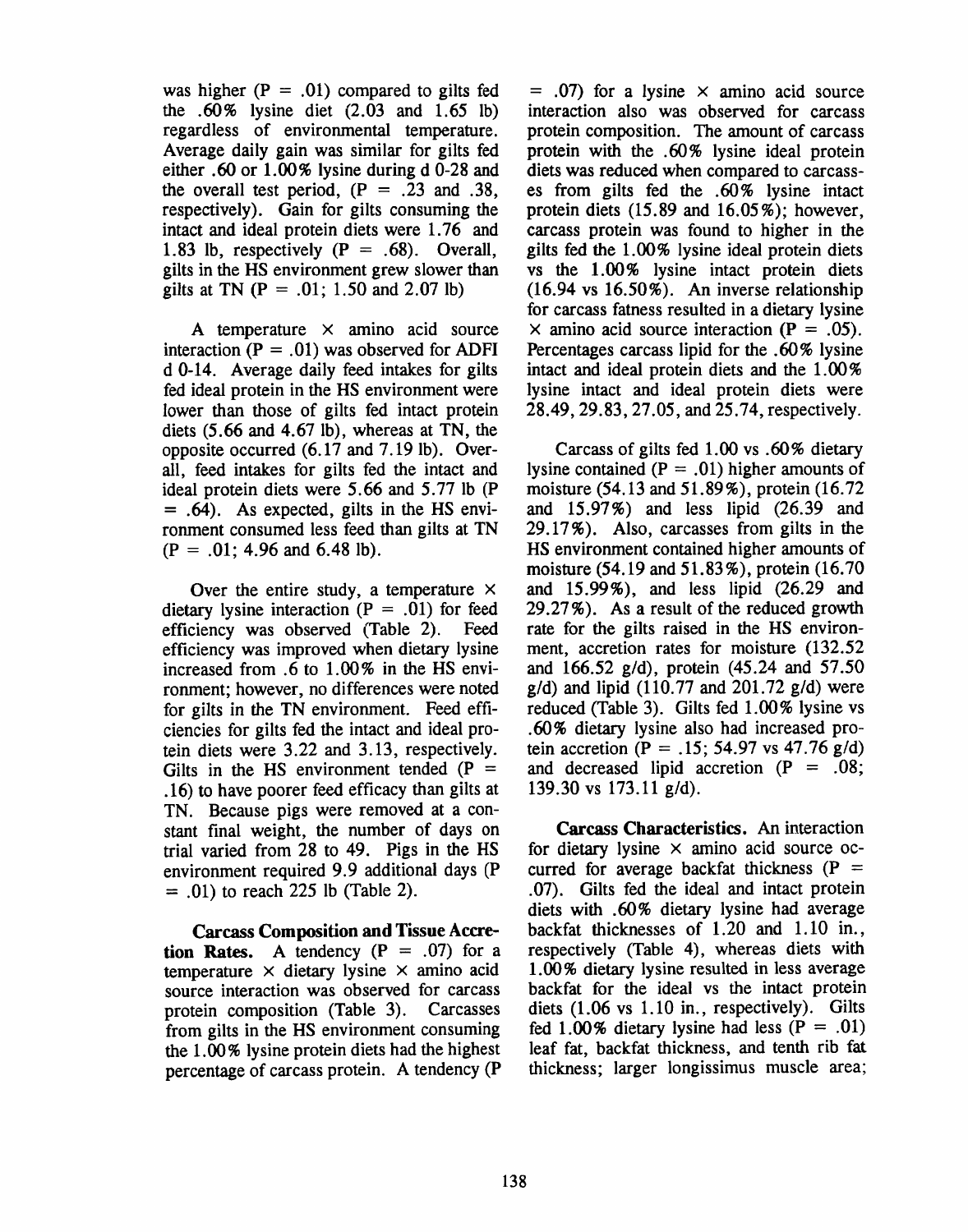and decreased dressing percentage  $(P = .05)$ than gilts fed .60% dietary lysine. Also, gilts in the HS environment had a higher (P  $=$  .01) dressing percentage than gilts at TN (73.59 and 71.64%, respectively). Marbling  $(P = .10)$  and firmness  $(P = .32)$  scores for gilts fed .60 and 1.00% were 1.93 vs 1.65 and 2.54 vs 2.40, respectively. Gilts fed the intact compared with the ideal protein diets had marbling scores of 1.85 and 1.71, respectively  $(P = .33)$ .

Our data indicate that HS was primarily responsible for altering ADG and ADFI with little influence from lysine level and source of amino acids. The depressed ADG observed in the HS gilts can be largely attributed to the 23.7% decrease in ADFI and resulting in lower lysine intakes. Feeding the ideal compared to the intact protein diets at TN numerically increased ADG and ADFI, but not at HS  $(P > .05)$ . Increasing dietary lysine had no effect on feed efficiency in gilts housed in a TN environment, but improved feed efficiency in gilts in a HS environment. Source of amino acid fortification did not influence feed efficiency. Dietary lysine influenced carcass composition and characteristics to a greater degree than did source of amino acid fortification. Carcasses from gilts fed .60% dietary lysine contained more lipid

and less protein than carcasses from gilts consuming the 1.00% dietary lysine. Consequently, carcass characteristics for lipid (*i.e.*, average backfat, leaf fat, tenth rib fat, and marbling) and protein (longissimus muscle area) were affected accordingly ( $P < .10$ ).

In conclusion, results of this experiment indicate that gilts (150 lb) respond to increased dietary lysine with improved feed conversion and carcass leanness under heat stress; however, source of amino acid fortification did not influence growth performance, carcass characteristics, or quality. Thus. low-protein amino acid-fortified diets may be efficiently utilized by the ad libitum fed finishing pig. The future application of such diets will be evaluated on an economic basis. It would appear that the potential energy conservation from minimizing excess amino acids may not be great enough to influence pig performance or that minor excesses or deficiencies possible by formulating on a total amino acid basis in this study prevented expression of superior performance. Howevfactors such as growth rate and lean er, accretion, feed intake, environmental temperature, and gender may influence requirements to such an extent that one definitive ideal protein is impractical.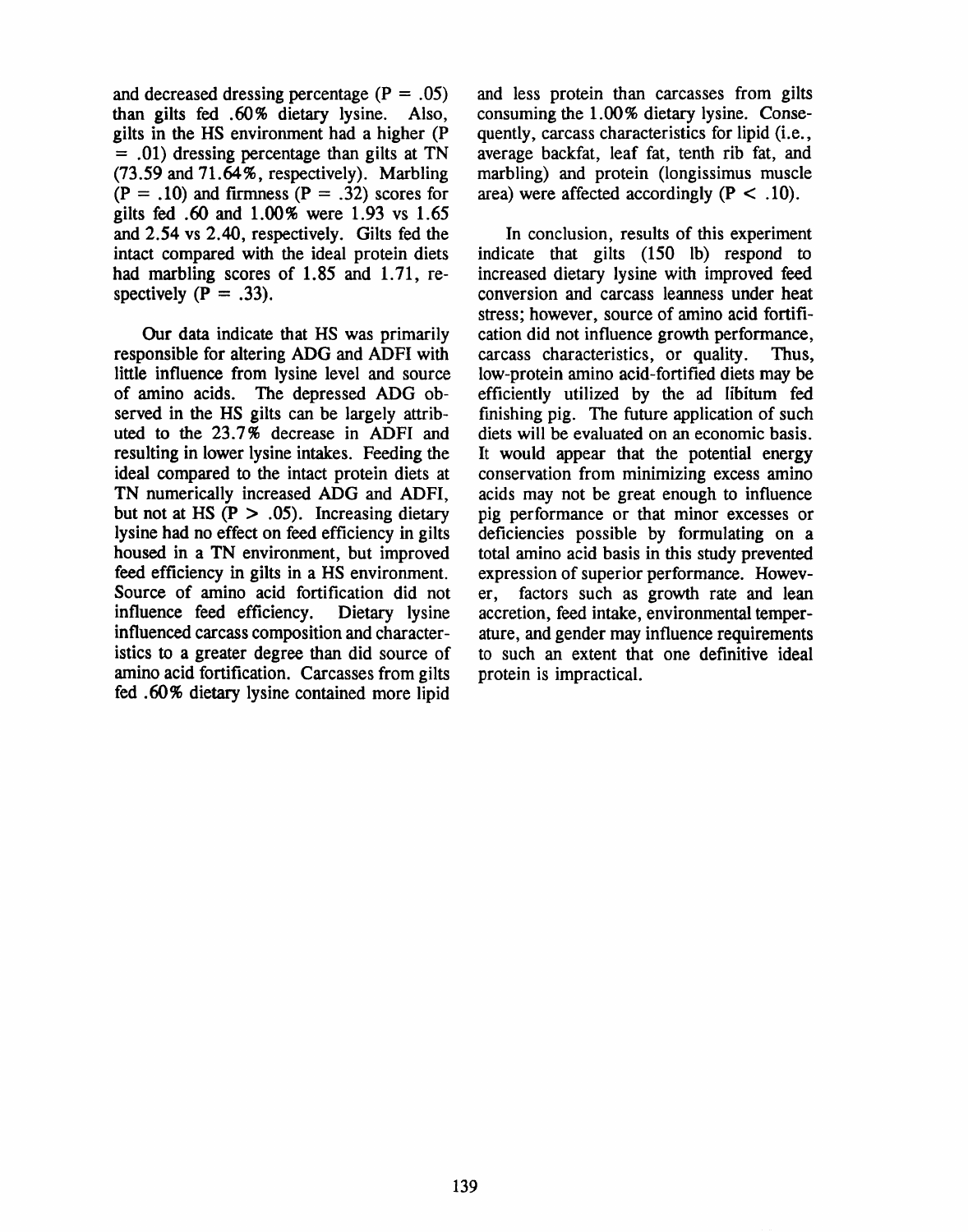|        |                           | 1.00% lysine  |            |  |  |  |
|--------|---------------------------|---------------|------------|--|--|--|
| Intact | <b>Ideal</b> <sup>b</sup> | <b>Intact</b> | Ideal      |  |  |  |
| 84.48  | 93.85                     | 70.53         | 79.58      |  |  |  |
| 11.80  | 1.52                      | 26.05         | 16.24      |  |  |  |
| 1.12   | 1.31                      | .87           | 1.05       |  |  |  |
| 1.00   | 1.00                      | 1.00          | 1.00       |  |  |  |
| .94    | .97                       | .88           | .92        |  |  |  |
| .25    | .25                       | .25           | .25        |  |  |  |
| .25    | .25                       | .25           | .25        |  |  |  |
| .10    | .10                       | .10           | .10        |  |  |  |
| .05    | .05                       | .05           | .05        |  |  |  |
|        | .36                       |               | .35        |  |  |  |
|        | .10                       |               | .14        |  |  |  |
|        | .04                       |               |            |  |  |  |
|        | .03                       |               | .01        |  |  |  |
|        |                           |               | .03        |  |  |  |
|        |                           |               |            |  |  |  |
| 1.52   | 1.51                      | 1.52          | 1.51       |  |  |  |
| 12.74  | 8.69                      | 18.29         | 14.46      |  |  |  |
| 4.40   | 4.68                      | 3.99          | 4.25       |  |  |  |
| .65    | .65                       | .65           | .65        |  |  |  |
| .55    | .55                       | .55           | .55        |  |  |  |
|        |                           |               |            |  |  |  |
| .60    | .60                       | 1.00          | 1.00       |  |  |  |
| .75    | .44                       | 1.18          | .88        |  |  |  |
| .36    | .25                       | .52           | .41        |  |  |  |
| .54    | .38                       | .83           | .63        |  |  |  |
| 1.33   | 1.04                      | 1.71          | 1.44       |  |  |  |
| .22    | .17                       | .29           | .28        |  |  |  |
| .65    | .44                       | .94           | .74        |  |  |  |
| .45    | .40                       | .67           | .66        |  |  |  |
| .13    | .10                       | .22           | .17        |  |  |  |
| .66    | .44                       | .95           | .75        |  |  |  |
|        |                           | $60\%$ lysine | Percentage |  |  |  |

## Table 1. Diet Composition<sup>a</sup>

<sup>a</sup>As fed basis.

<sup>b</sup>According to NRC (1988) suggested estimates, a .60 and a 1.00% lysine ideal protein diet would contain the following amino acid levels, Arg: 10, .17; His: .18, .30; Iso: .38, .63; Leu: .50, .83; Meth & Cys: .34, .56; Phe & Tyr: .55, .91; Thr: .40, .66; Try: .10, .17; Val: .40, .66%, respectively.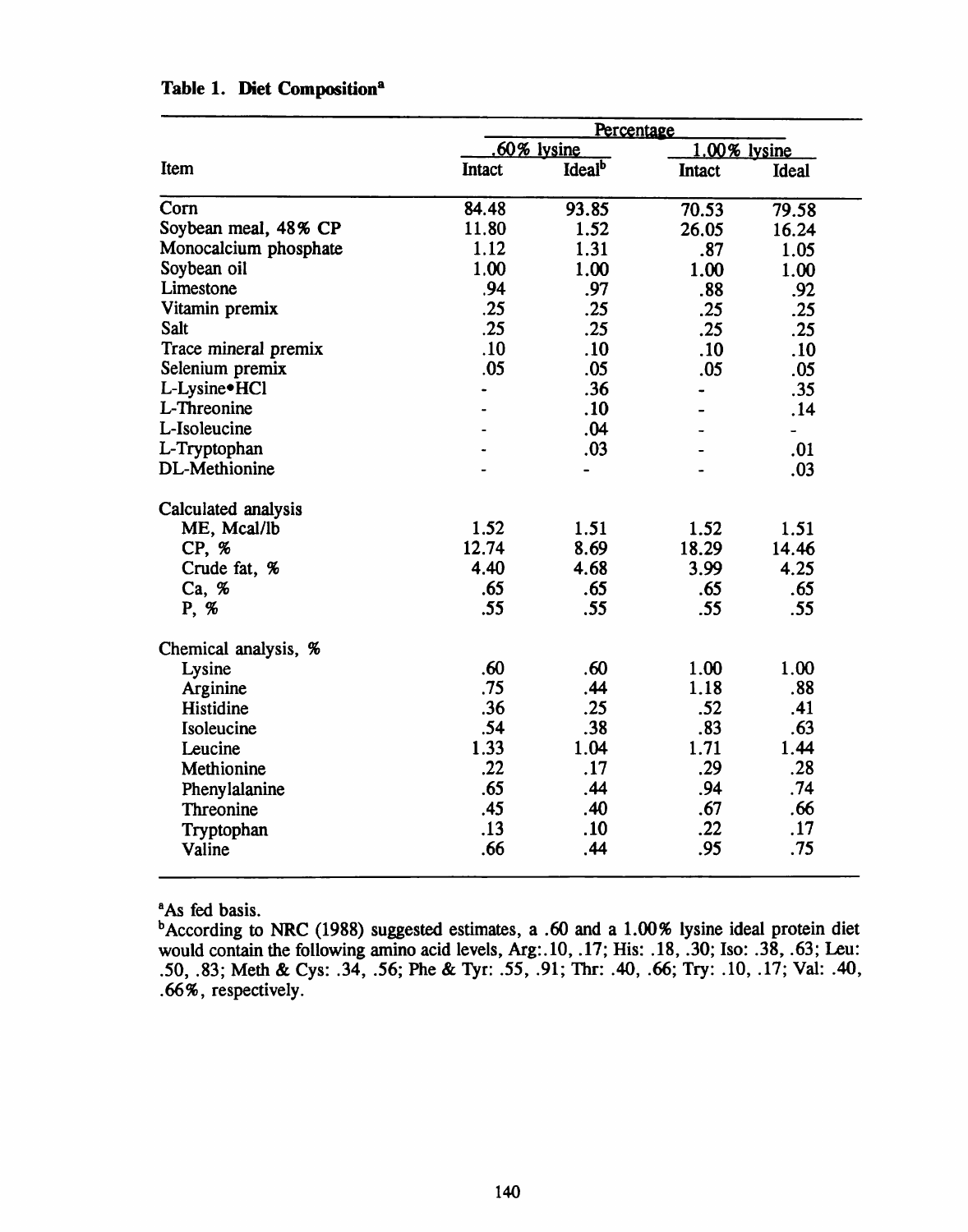| Item      |                     | Thermoneutral <sup>b</sup> |              |       |        | <b>Heat Stress</b> |             |              |      |           |                         |              |     |            |     |
|-----------|---------------------|----------------------------|--------------|-------|--------|--------------------|-------------|--------------|------|-----------|-------------------------|--------------|-----|------------|-----|
|           | .60% Lysine         |                            | 1.00% Lysine |       |        | .60% Lysine        |             | 1.00% Lysine |      | Contrasts |                         |              |     |            |     |
|           | Intact <sup>c</sup> | Ideal <sup>d</sup>         | Intact       | Ideal | Intact | <b>Ideal</b>       | Intact      | Ideal        | SE   |           | Temp $(T)$ Lysine $(L)$ | Source $(S)$ |     | TXL TXS LS |     |
| ADG, lb   |                     |                            |              |       |        |                    |             |              |      |           |                         |              |     |            |     |
| $0-14d$   | 1.87                | 2.05                       | 2.16         | 2.40  | 1.54   | 1.17               | 1.78        | 1.82         | .15  | .01       | .01                     | .88          | .56 | .10        | .29 |
| $0-28d$   | 2.03                | 2.18                       | 1.98         | 2.12  | 1.43   | 1.32               | 1.61        | 1.74         | .13  | .01       | .23                     | .44          | .07 | .57        | .54 |
| Overall   | 2.03                | 2.16                       | 2.03         | 2.12  | 1.41   | 1.39               | 1.61        | 1.61         | .13  | .01       | .38                     | .63          | .22 | .58        | .88 |
| ADFI, lb  |                     |                            |              |       |        |                    |             |              |      |           |                         |              |     |            |     |
| $0-14d$   | 5.91                | 7.01                       | 6.43         | 7.38  | 5.58   | 4.80               | 5.75        | 4.56         | .57  | .01       | .60                     | .95          | .55 | .01        | .71 |
| $0-28d$   | 6.19                | 6.76                       | 6.26         | 6.67  | 5.11   | 4.87               | 5.22        | 4.78         | .37  | .01       | .99                     | .77          | .97 | .12        | .72 |
| Overall   | 6.22                | 6.74                       | 6.33         | 6.64  | 4.91   | 5.03               | 5.18        | 4.70         | .33  | .01       | .93                     | .64          | .93 | .22        | .39 |
| Feed/gain |                     |                            |              |       |        |                    |             |              |      |           |                         |              |     |            |     |
| $0-14d$   | 3.13                | 3.33                       | 2.94         | 2.85  | 3.57   | 4.00               | 3.13        | 2.50         | .33  | .46       | .01                     | .67          | .19 | .49        | .12 |
| $0-28d$   | 3.03                | 3.13                       | 3.13         | 3.13  | 3.57   | 3.70               | 3.23        | 2.78         | .25  | .25       | .07                     | .36          | .02 | .34        | .22 |
| Overall   | 3.13                | 3.13                       | 3.13         | 3.13  | 3.57   | 3.57               | 3.23        | 2.85         | .15  | . 16      | .06                     | .49          | .02 | .38        | .27 |
| Avg days  |                     |                            |              |       |        |                    |             |              |      |           |                         |              |     |            |     |
| on trial  | 36.16               | 35.00                      | 33.83        | 35.00 | 49.00  | 45.50              | 42.00 43.16 |              | 3.00 | .01       | .18                     | .78          | .41 | .78        | .41 |

Table 2. Effects of Environmental Temperature, Dietary Lysine, and Amino Acid Source on Performance of Finishing Gilts<sup>\*</sup>

"A total of 48 gilts with an average initial weight of 156 lb. Pigs were removed from the experiment when weight reached 225 lb.

<sup>b</sup>Thermoneutral: 68°F, relative humidity 50%. Heat stress: 82° to 95°F.

"Soybean meal was the primary source of amino acid fortification to the diet.

<sup>d</sup>Synthetic amino acids were the primary sources of amino acid fortification to the diet.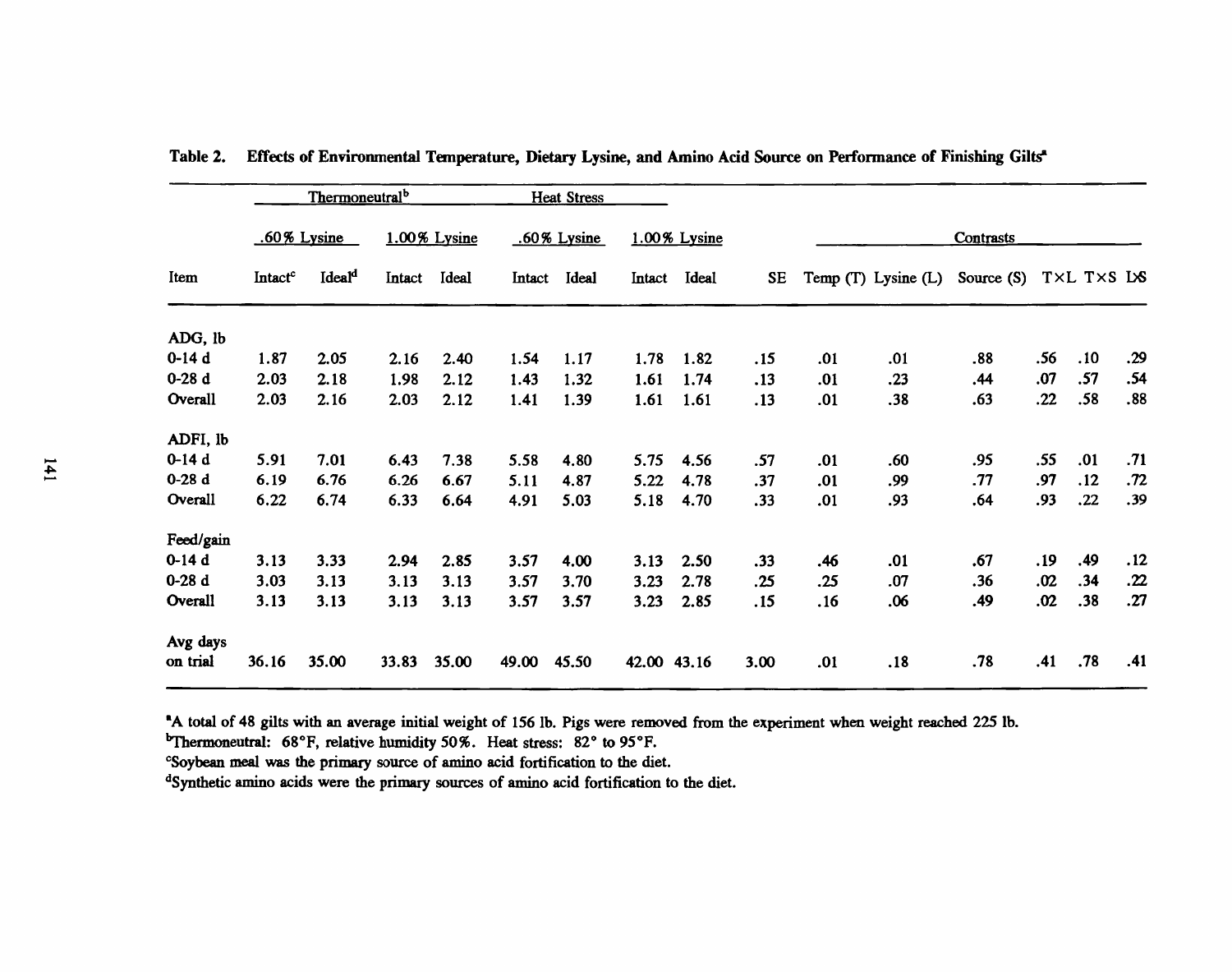|                        |                     | Thermoneutral <sup>b</sup><br><b>Heat Stress</b> |        |               |        |                |        |               |           |                  |                         |                                                   |     |     |     |  |
|------------------------|---------------------|--------------------------------------------------|--------|---------------|--------|----------------|--------|---------------|-----------|------------------|-------------------------|---------------------------------------------------|-----|-----|-----|--|
|                        |                     | $.60\%$ Lysine                                   |        | 1.00% Lysine  |        | $.60\%$ Lysine |        | 1.00% Lysine  |           | <b>Contrasts</b> |                         |                                                   |     |     |     |  |
| Item                   | Intact <sup>c</sup> | Ideal <sup>d</sup>                               | Intact | Ideal         | Intact | Ideal          | Intact | Ideal         | <b>SE</b> |                  | Temp $(T)$ Lysine $(L)$ | Source (S) $T \times L$ $T \times S$ $L \times S$ |     |     |     |  |
| Carcass Composition, % |                     |                                                  |        |               |        |                |        |               |           |                  |                         |                                                   |     |     |     |  |
| Moisture               | 51.76               | 50.51                                            | 51.76  | 53.28         | 53.51  | 51.78          | 55.55  | 55.94         | .77       | .01              | .01                     | .63                                               | .13 | .47 | .03 |  |
| Protein <sup>d</sup>   | 16.01               | 15.50                                            | 15.88  | 16.58         | 16.10  | 16.28          | 17.13  | 17.31         | .22       | .01              | .01                     | .40                                               | .09 | .78 | .07 |  |
| Lipid                  | 29.33               | 30.81                                            | 29.51  | 27.41         | 27.70  | 28.85          | 24.56  | 24.06         | .93       | .01              | .01                     | .98                                               | .08 | .63 | .05 |  |
| Ash                    | 2.60                | 2.96                                             | 2.81   | 3.03          | 2.85   | 2.85           | 2.83   | 2.88          | .12       | .98              | .42                     | .09                                               | .47 | .16 | .78 |  |
| Tissue accretion, g/d  |                     |                                                  |        |               |        |                |        |               |           |                  |                         |                                                   |     |     |     |  |
| Moisture               | 167.41              | 156.53                                           |        | 172.99 169.17 |        | 113.63 118.06  |        | 144.20 154.20 | 24.11     | .05              | .23                     | .99                                               | .49 | .68 | .85 |  |
| Protein                | 58.28               | 53.48                                            | 57.66  | 60.56         | 36.27  | 43.02          | 48.22  | 53.45         | 7.13      | .01              | . 15                    | .61                                               | .44 | .50 | .75 |  |
| Lipid                  | 207.87              | 225.56                                           |        | 205.61 167.83 |        | 110.60 148.39  | 88.58  | 95.51         | 26.30     | .01              | .08                     | .74                                               | .84 | .40 | .25 |  |
| Ash                    | 7.50                | 12.31                                            | 10.50  | 12.36         | 6.83   | 7.47           | 9.06   | 6.63          | 2.37      | .06              | .51                     | .47                                               | .80 | .22 | .37 |  |

Table 3. Effects of Environmental Temperature, Dietary Lysine, and Amino Acid Source on Carcass Chemical Composition and Tissue Accretion Rates of Finishing Gilts<sup>a</sup>

<sup>a</sup>Data collected from 48 gilts with a final weight of 102.7 kg.

<sup>b</sup>Thermoneutral: 68°F, relative humidity 50%. Heat stress: 82 to 95°F.

"Soybean meal was the primary source of amino acid fortification to the diet.

dSynthetic amino acids were the primary sources of amino acid fortification to the diet.

**Temperature**  $\times$  lysine level  $\times$  source interaction (P=.07).